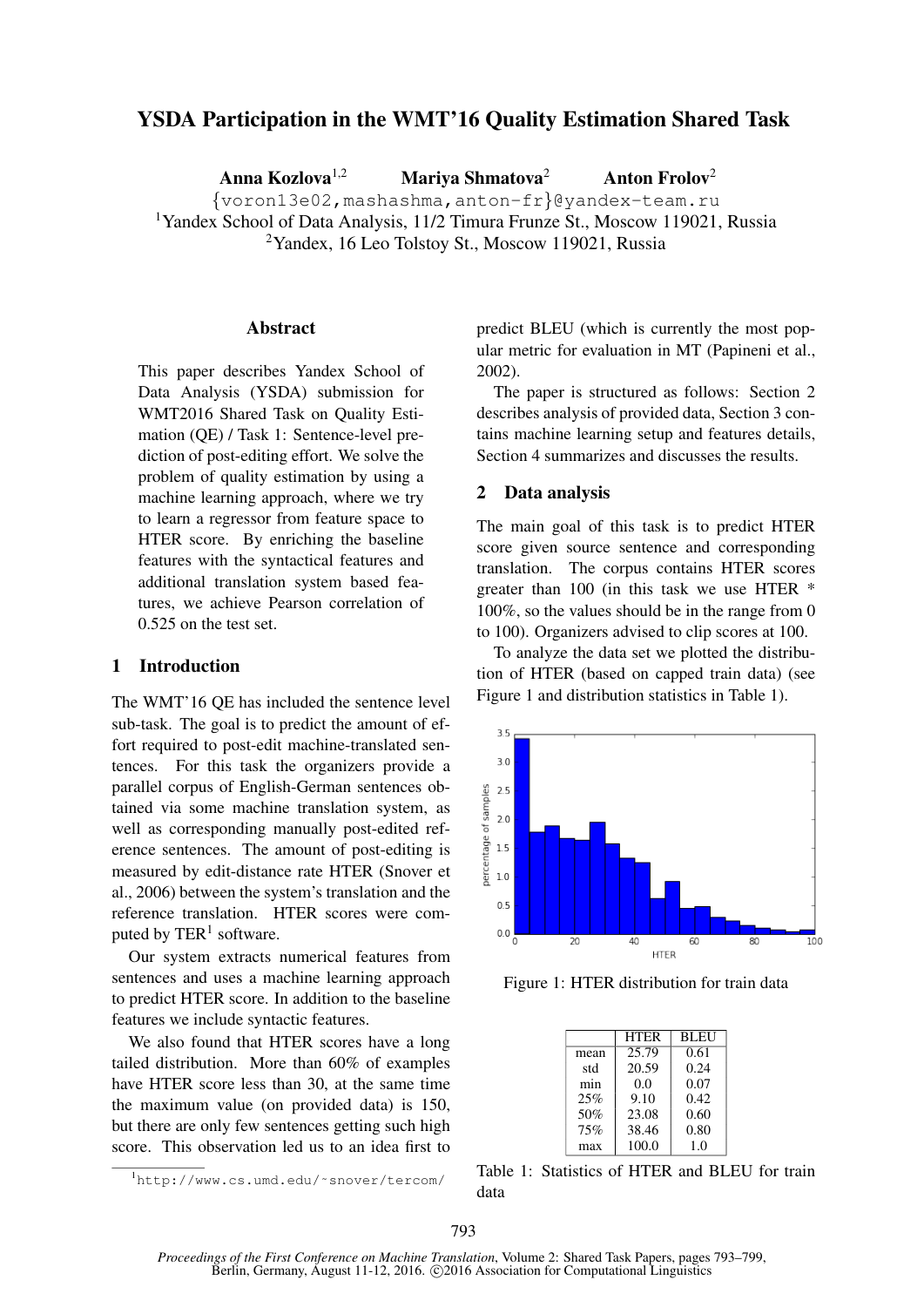The plot demonstrates that more than 3% of all examples have score equal to 0. This distribution has sample median of 23 and a long tail. Therefore, the problem is to predict this tail by a few number of examples.

Motivated by this statistics we computed BLEU score, using translation and post-edited variant as a reference. We found that HTER and BLEU have a high Pearson correlation (-0.8423), while BLEU distribution is much easier to predict. Comparison of distributions can be found in Table 1.

According to our experiments, modified 2-gram precision (Papineni et al., 2002) has the best Pearson correlation with HTER (-0.943). For this reason we decided also to use modified 2-gram precision to simplify prediction problem.

### 3 Model description

This section describes the regression algorithm used to predict HTER score and features details.

### 3.1 Algorithms

We use SVR with RBF-kernel from scikit-learn toolkit<sup>2</sup> for both regressors (BLEU and modified 2-gram precision), where C and  $\gamma$  were found by grid search on cross-validation. Then we use linear kernel SVR to combine predictions from the previous stage to predict target HTER.

# 3.2 Features

Along with the provided baseline features (Section 3.2.1), we extracted our own features:

- syntactically motivated features (Section 3.2.2)
- web-scaled language model features (Section 3.2.3)
- pseudo-reference and back-translation features (Section 3.2.4)
- miscellaneous features (Section 3.2.5)
- combinations of described above features (Section 3.2.6)

### 3.2.1 Baseline features

The next 17 baseline features were provided by organizers (Bojar et al., 2015):

- 1. number of tokens in the source sentence
- 2. number of tokens in the target sentence
- 3. average source token length
- 4. LM probability of source sentence
- 5. LM probability of target sentence
- 6. number of occurrences of the target word within the target hypothesis (averaged for all words in the hypothesis - type/token ratio)
- 7. average number of translations per source word in the sentence (as given by IBM 1 table thresholded such that  $prob(t|s) > 0.2$
- 8. average number of translations per source word in the sentence (as given by IBM 1 table thresholded such that  $prob(t|s) > 0.01$ weighted by the inverse frequency of each word in the source corpus
- 9. percentage of unigrams in quartile 1 of frequency (lower frequency words) in a corpus of the source language (SMT training corpus)
- 10. percentage of unigrams in quartile 4 of frequency (higher frequency words) in a corpus of the source language
- 11. percentage of bigrams in quartile 1 of frequency of source words in a corpus of the source language
- 12. percentage of bigrams in quartile 4 of frequency of source words in a corpus of the source language
- 13. percentage of trigrams in quartile 1 of frequency of source words in a corpus of the source language
- 14. percentage of trigrams in quartile 4 of frequency of source words in a corpus of the source language
- 15. percentage of unigrams in the source sentence seen in a corpus (SMT training corpus)
- 16. number of punctuation marks in the source sentence
- 17. number of punctuation marks in the target sentence

### 3.2.2 Syntactically motivated features

We decided to use morphosyntactical information, that can be extracted from source and translation sentences.

To collect this information we used an implementation of dependency parser described in (Zhang and Nivre, 2011), trained for English and German.

<sup>2</sup>http://scikit-learn.org/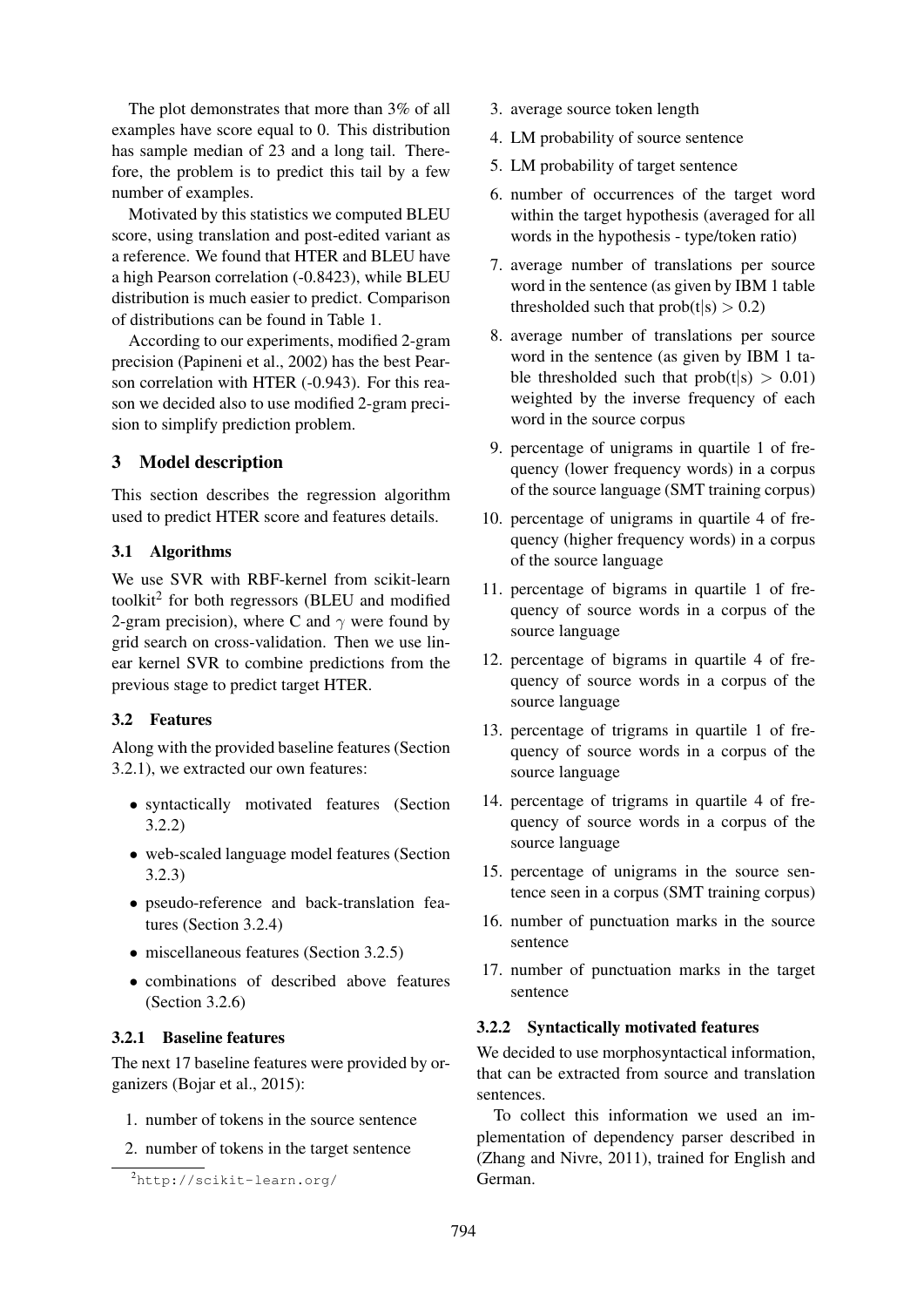The intuition is the more syntactically complex the source sentence is, the more corrections during post-editing are needed.

Firstly, the features based on syntactic tree structure for source and translation were extracted:

- tree width, i.e. how many dependencies the root has
- maximum tree depth, i.e. maximum number of dependency levels in the tree
- average depth of the tree
- proportion of internal nodes in the tree

Secondly, the information obtained from POS-tags and dependency roles (for both: source and translation) was used:

- number of verbs
- number of verbs with dependent subjects
- number of nouns
- number of subjects
- whether the sentence begins with a verb (indicator feature)
- number of conjunctions
- whether the German polite imperative is used as a translation for the simple English imperative ('Fügen Sie' for 'Add').

Thirdly, source-side syntactic features were extracted:

- number of relative clauses (the more relative clauses the sentence has, the poorer the translation is likely to be)
- number of attributive clauses

Due to the parser's imperfection, it is also useful to inform the machine learning algorithm how confident we are that the sentence is parsed correctly. We use parsing scores for source and translation as additional features, as well as their difference, bearing the following observation in mind: it is more difficult to parse poorly translated sentence and a large difference is likely to be an indicator that more corrections will be required during post-editing.

### 3.2.3 Additional resources

It is well known that the performance of SMT systems heavily relies on the quality of their language models. We used in-house web-scale language models containing hundreds of millions ngrams to make the following features:

- Web LM probability for source and translation
- Web LM probability for translation with splitted compounds
- Web LM probability for translation without punctuation
- percentage of rare words in translated sentence – for each word we calculate Web LM probability and count percentage of words with weights lower than certain threshold. Threshold was chosen empirically by assumption, that terms, compounds, foreign and other rare words have lower probability. About 30% of all unique words in train set were marked as rare.

# 3.2.4 Pseudo-references and back-translations

Another set of features was obtained by using translations from additional online translation sys $tem<sup>3</sup>$ . For our purposes we generated two types of translations:

- pseudo-references for source sentence
- back-translations (Shigenobu, 2007) for machine translation

For both types of translation we calculated following features:

- BLEU
- modified 1-gram precision
- modified 2-gram precision
- modified 3-gram precision
- modified 4-gram precision
- brevity penalty

### 3.2.5 Miscellaneous features

We propose to use some information, which can be obtained from plain text:

<sup>3</sup>http://translate.yandex.com/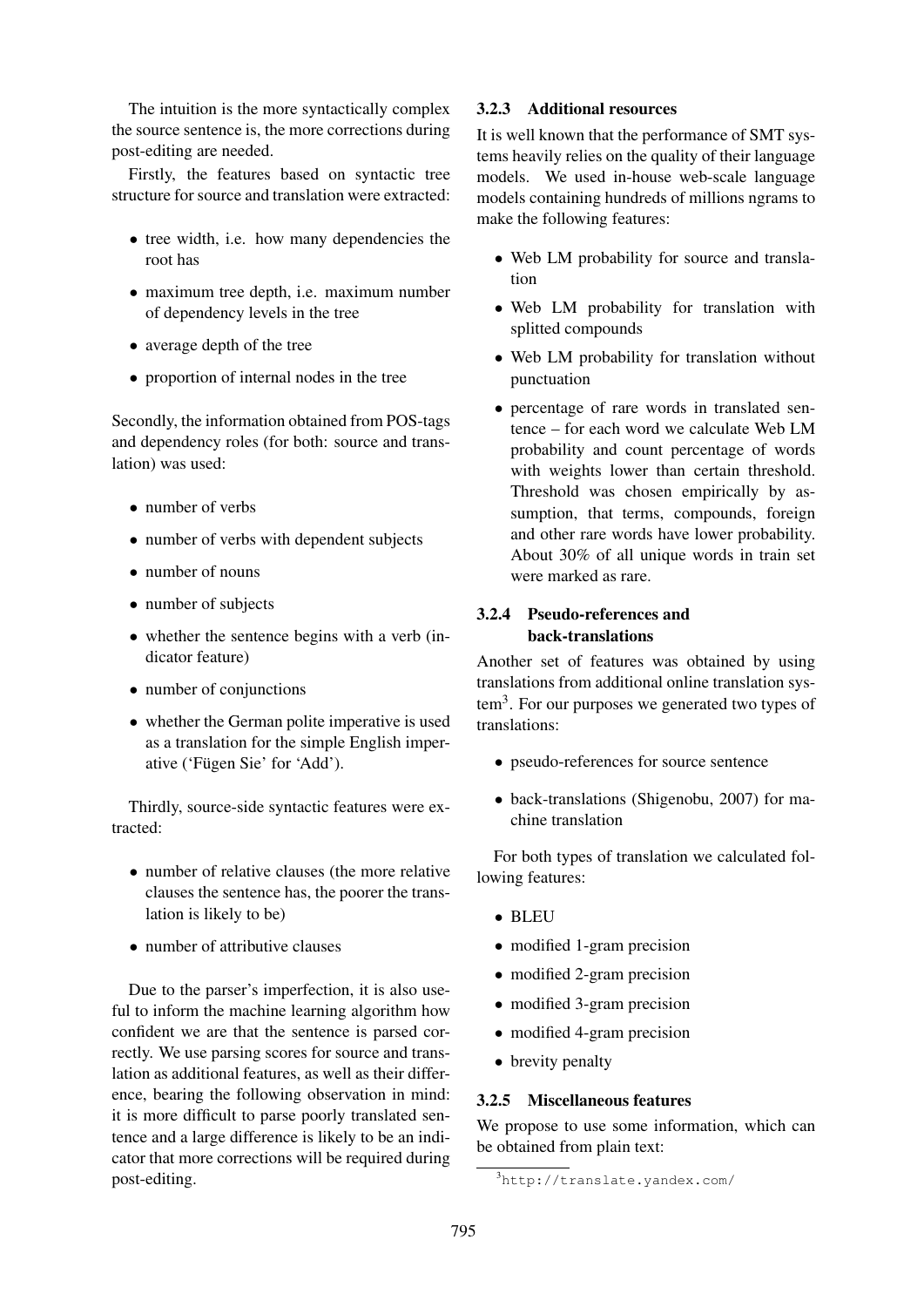- number of quotation marks an odd number of quotations in the translation often indicates incorrect translation
- number of words ending with hyphen a possible indicator of sentence complexity and, sometimes, errors ("Pinsel- Popupmenü" should be "Pinsel-Popupmenü" or "Überschriften- und eine Liste" should be "Uberschrift und einer Liste") ¨
- whether the sentence contains an url address
- number of untranslated words

Some features were based on data provided for the QE sub-task 2 "Word and phrase-level QE" – word-level alignments between source and translation sentences:

- mean number of alignments for each source word
- maximum number of alignments for each source word
- number of unaligned words in translation

## 3.2.6 Feature combinations

Also we decided to use additional features, which were combined from ones described earlier. For example, if source part had 2 quotations, and translation has 3, we decided to indicate it somehow. For these reason we added differences between following features:

- number of punctuation marks in source and translation sentences
- number of quotations in source and translation sentences
- LM probabilities of source and translation sentences
- Web LM probabilities of source and translation sentences
- Web LM probabilities of translation before and after compounds splitting
- Web LM probabilities of source sentence and translation with splitted compounds
- Web LM probabilities of source sentence and translation without punctuation
- number of words in source and translation sentences

# 4 Experiments and Results

## 4.1 Preprocessing

Taking into consideration domain specifics of the data, i.e. large amount of URLs, file names, as well as presence of compounds in German, we make a simple preprocessing by applying the following rules:

- replace URLs and file names with a single dummy token
- split German compounds with compound splitting algorithm similar to (Koehn and Knight, 2003)
- remove redundant punctuation from provided machine translations

## 4.2 Feature selection

We applied the following popular feature selection algorithms to detect weak features:

- removing features with low variance
- univariate feature selection

Due to this analysis, two baseline features were removed: "percentage of unigrams in quartile 1 of frequency (lower frequency words) in a corpus of the source language (SMT training corpus)" and "percentage of trigrams in quartile 1 of frequency of source words in a corpus of the source language".

# 4.3 Feature scaling

Since features have different nature, feature normalization is needed. Every feature was scaled with the following transformation  $x =$  $\frac{x - mean(x)}{std(x)}$ , where mean is the feature's  $std(x)$ mean value and std is its standard deviation. Mean and std for each feature were extracted from train set. After this procedure every feature has zero mean and a standard deviation of 1.

## 4.4 Evaluation

There are three metrics for this task: Pearson correlation (primary metric), MSE, and RMSE. The main disadvantage of using MSE and RSME here is a long tail of target values: if the model fails to predict a high score, an absolute error for this prediction will be large as well.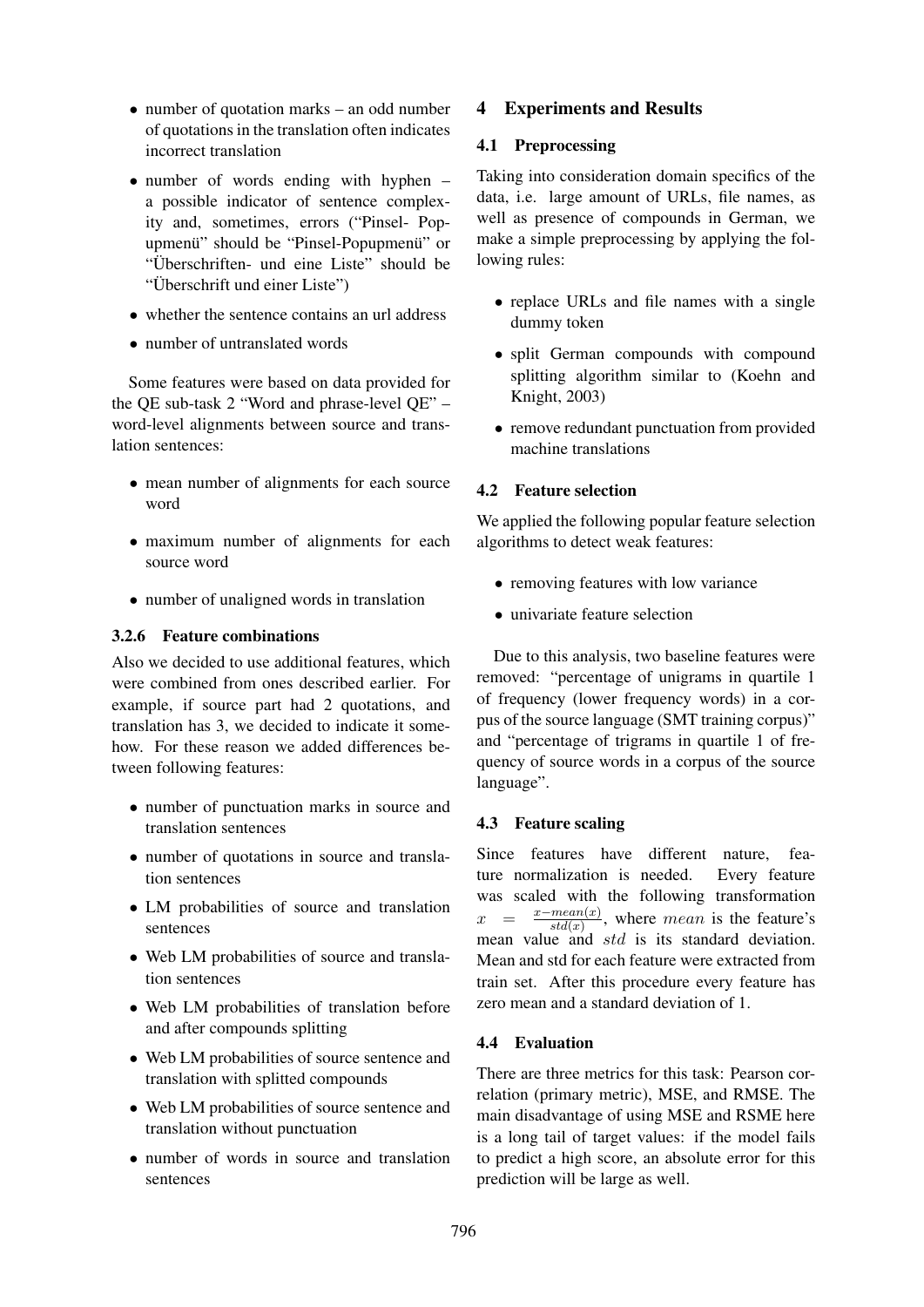| Features set                                     | Pearson correlation | MAE   | <b>RMSE</b> |
|--------------------------------------------------|---------------------|-------|-------------|
| <b>Baseline</b>                                  | 0.387               | 13.83 | 18.98       |
| Baseline + Syntax                                | 0.438               | 13.50 | 18.51       |
| Baseline + Syntax + Web $LM$                     | 0.469               | 13.30 | 18.24       |
| Baseline + Syntax + Web $LM$ + Pseudo references | 0.519               | 12.75 | 17 71       |
| Baseline + Syntax + Web LM + Pseudo references + | 0.530               | 12.60 | 17.35       |
| Miscellaneous + Combinations                     |                     |       |             |

| Features set                                       | Pearson correlation | MAE   | <b>RMSE</b> |
|----------------------------------------------------|---------------------|-------|-------------|
| <b>Baseline</b>                                    | 0.370               | 13.43 | 18.05       |
| Baseline + Syntax                                  | 0.445               | 12.95 | 17.44       |
| Baseline + Syntax + Web LM                         | 0.489               | 12.72 | 17.01       |
| Baseline + Syntax + Web $LM$ + Pseudo references   | 0.530               | 12.28 | 16.51       |
| Baseline + Syntax + Web $LM$ + Pseudo references + | 0.525               | 12.30 | 16.41       |
| Miscellaneous + Combinations                       |                     |       |             |

Table 2: Results on dev set

Table 3: Results on test set

#### 4.5 Results

Results on dev and test sets can be found in Tables 2 and 3 respectively. All experiments have the same preprocessing setup. Since BLEU ranges from 0 to 1, we clip predicted values to fit into this interval. Predicted HTER is also clipped to fit into [0, 100] interval.

Feature set names are as follows:

- 1. *Baseline* features contains provided 17 features. For the next experiments we used 15 baseline features, which remained after feature selection.
- 2. *Syntax* features use syntactical information about sentences (Section 3.2.2).
- 3. *Web LM* features are additional resource features (Section 3.2.3).
- 4. *Pseudo references* features use information from pseudo-references and backtranslations (Section 3.2.4).
- 5. *Miscellaneous + Combinations* features include miscellaneous information from sentences and features combinations (Section 3.2.5, Section 3.2.6).

So the experiments described above led to significant improvement of classifier's quality. The most noticeable increase was achieved by implementing syntactically motivated features. This result is related to the fact that sentences with complex syntactical structure are difficult to translate. Moreover, syntax of poorly translated sentences is harder to parse, leading to less confident parsing scores.

Adding features based on pseudo-references also improves the quality of our model. Those cases, where translations differ from pseudoreferences, are likely to be complex for MT. Backtranslation features were also helpful for checking out whether the original meaning was lost during translation.

It is worth noting, that optimal features for the test set and the dev set differ. The best model has been chosen according to the dev set, so some adjustment to this set could occur. Despite it there are only 1000 sentences in the dev set and this could be insufficient for obtaining adequate estimation.

#### 4.6 Feature importances

After model training we calculated the most informative features using Random Forest (Breiman, 2001) algorithms:

- modified 2-gram precision for pseudoreference (*Pseudo references*)
- percentage of trigrams in quartile 4 of frequency of source words in a corpus of the source language (*Baseline*)
- LM probability of source sentence (*Baseline*)
- difference between syntactical parser scores of source and machine translation (*Syntax*)
- BLEU for pseudo-reference (*Pseudo references*)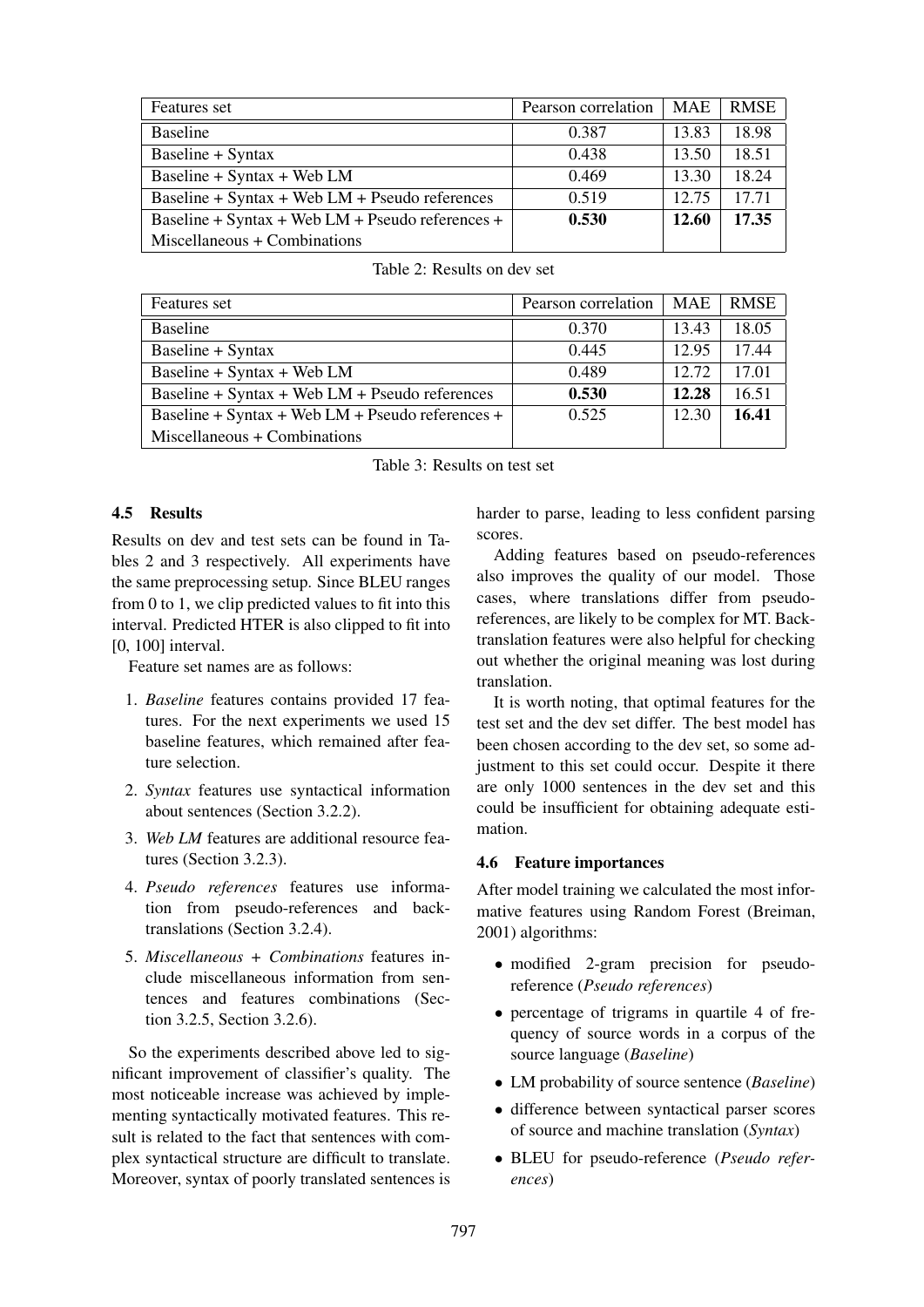- percentage of bigrams in quartile 4 of frequency of source words in a corpus of the source language (*Baseline*)
- BLEU for back-translation (*Pseudo references*)
- difference between LM probability of source and translation (*Combinations*)
- Web LM probability of machine translation (*Web LM*)
- average number of translations per source word in the sentence (as given by IBM 1 table thresholded such that  $prob(t|s) > 0.2$  (*Baseline*)

### 4.7 Discussion

While analyzing results we found some MTsentences, that receive small scores from our algorithm (predicted HTER – pHTER) and at the same time have large HTER scores.

There are cases, where the editor attempts to broaden the context rather than to minimize the number of corrections. For example, while the original translation is valid and no corrections are needed, it is completely rewritten by the editor:

SRC: Complete the dialog box .

MT: Füllen Sie das Dialogfeld.

- PE: Nehmen Sie im Dialogfeld die erforderlichen Einstellungen vor .
- HTER: 66.667
- pHTER: 7.899

It can be seen here, that our regressor predicts small edit distance, while edit distance between MT and PE is over 50 (that means the translation is incorrect).

There is also inconsistency in the way German compounds are treated. In some cases a compound in machine translation is replaced with a combination of two words in post-edited sentence, while in others it remains joined. For example, in one case "Kanälebedienfeld" is replaced with *"Bedienfeld Kanale" ¨* , but in another – it stays the same. And the difference between HTER score and predicted score in second case is larger, respectively. There are also opposite cases, when words are joined into a single German compound in post-edited sentence.

Similar observation holds for sentences with if-clauses, where they are swapped with main clauses: in some cases post-edited sentence contains swapped clauses, but in others the original order is kept.

It was noticed, that there is no regularity in posteditings. This can lead to greater difference between original and predicted HTER scores as well as cause noise during machine learning. It can also be critical while training set is not very large and peculiarities mentioned above can affect algorithm adversely.

### 5 Conclusions and future work

In this paper YSDA submission for WMT16 Shared Task on Quality Estimation (QE) / Task 1: Sentence-level prediction of post-editing effort, is discussed. This work is based on the idea that the more complex the sentence is the more difficult it is to translate. For this purpose, the information, provided by syntactic parsing, was used. This allowed to estimate the quality of machine translated sentences as well as complexity of source sentences. We also decided to replace the target metric for the regressor (HTER to BLEU) to obtain a more robust machine learning solution. Further work will address the implementation of our model for other language pairs. It would be interesting to study how this approach works for distant language pairs (i.e. English-Turkish). We also plan to work on syntactically motivated features in order to extract more complex, as well as more informative, features from parsed data.

### 6 Acknowledgements

We thank Irina Galinskaya and Alexey Baytin for their help and detailed feedback.

### **References**

- Ondřej Bojar, Rajen Chatterjee, Christian Federmann, Barry Haddow, Matthias Huck, Chris Hokamp, Philipp Koehn, Varvara Logacheva, Christof Monz, Matteo Negri, Matt Post, Carolina Scarton, Lucia Specia, and Marco Turchi. 2015. Findings of the 2015 workshop on statistical machine translation. In *Proceedings of the Tenth Workshop on Statistical Machine Translation*, pages 1–46, Lisbon, Portugal, September. Association for Computational Linguistics.
- Leo Breiman. 2001. Random forests. *Machine learning*, 45(1):5–32.
- Philipp Koehn and Kevin Knight. 2003. Empirical methods for compound splitting. In *Proceedings of the tenth conference on European chapter of the Association for Computational Linguistics-Volume 1*, pages 187–193. Association for Computational Linguistics.